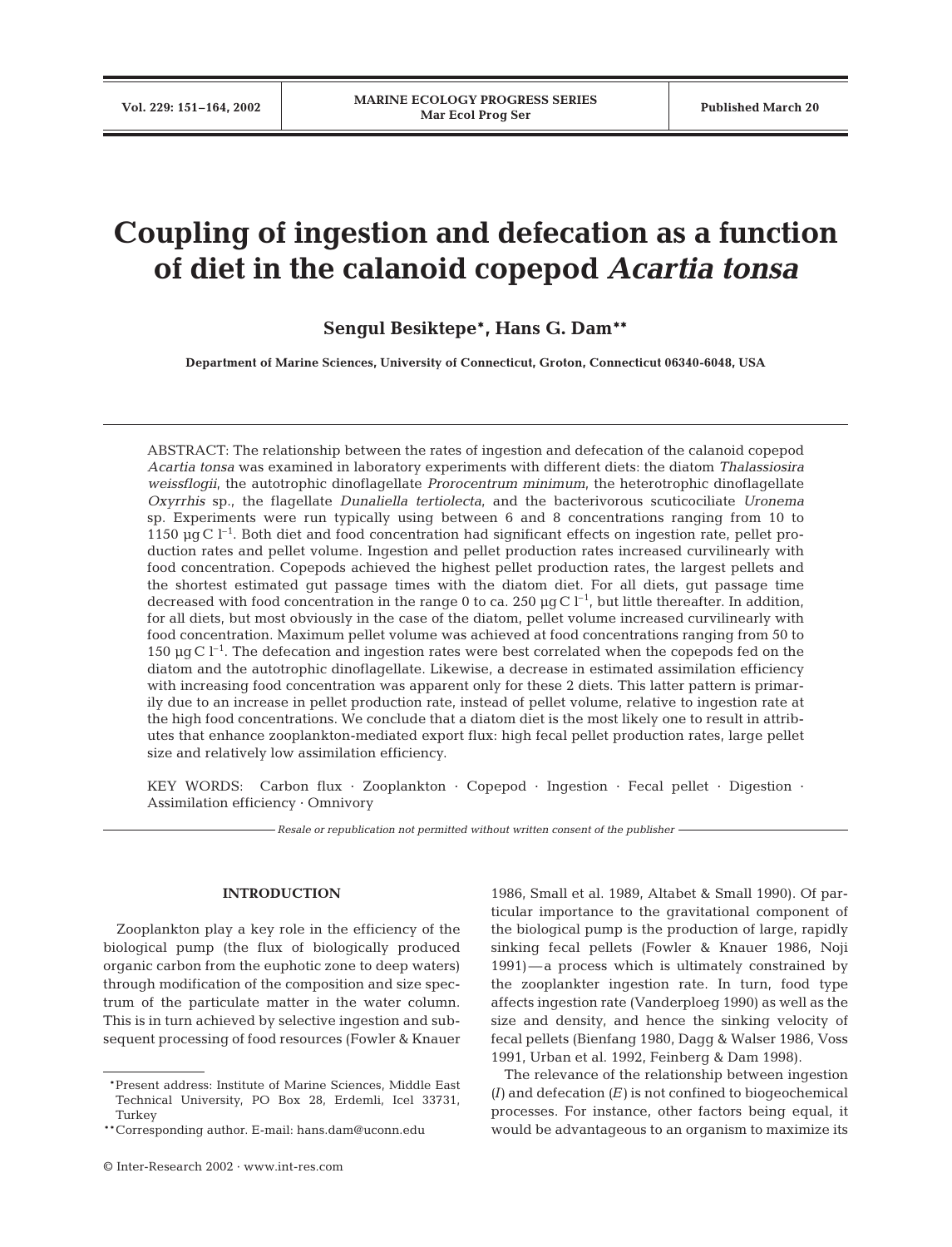assimilation efficiency  $(1 - E/I)$ . In addition, if the relationship between defecation and ingestion is well established, defecation rate may be used to derive ingestion rate (e.g. Reeve & Walter 1977, Ayukai & Nishizawa 1986, Båmstedt et al. 1999). Finally, since ingestion depends on food concentration and type (Vanderploeg 1990), the coupling of ingestion and defecation helps one understand the relationship between defecation and food concentration and type.

Some previous studies have established a positive linear relation between the rate of fecal pellet production and food ingestion rate (Corner et al. 1972, Gamble 1978, Paffenhöfer & Knowles 1979, Ayukai & Nishizawa 1986, Tsuda & Nemoto 1990). However, the slope of this relationship may vary with diet (Båmstedt et al. 1999). Less is known about the relationship between food ingestion rate and fecal pellet size. For instance, when the copepod *Calanus finmarchicus* feeds on the cryptophyte *Rhodomonas baltica*, pellet volume is independent of food ingestion (Båmstedt et al. 1999). However, since ingestion rate is related to food concentration and size (Vanderploeg 1990), and pellet size depends on food concentration (Dagg & Walser 1986, Tsuda & Nemoto 1990, Butler & Dam 1994) and type (Bienfang 1980, Feinberg & Dam 1998), there may be a relationship between pellet size and ingestion rate. Furthermore, Dagg & Walser (1986) hypothesized that if the ingested material is processed continuously by the digestive system, then pellet size could be a function of the ingestion rate. On the other hand, if the gut is first filled and the food is subsequently digested, then pellet size could be independent of ingestion.

This paper is an extension of previous work (Butler & Dam 1994, Feinberg & Dam 1998) that seeks to systematically understand the factors that regulate the production rates and characteristics of copepod fecal pellets. In this study, we examine the functional responses (both ingestion and defecation) of the copepod *Acartia tonsa* as a function of 5 diets. The diets represent several planktonic groups, and also cover motile and non-motile preys. We then explore the coupling between ingestion rate, fecal pellet production rate and pellet size. Finally, we discuss our findings in the context of digestive processes and the implications for the downward flux of material in the ocean.

## **MATERIALS AND METHODS**

**Food and copepod cultures.** All food and copepod cultures were grown in a walk-in chamber at  $20 \pm 1^{\circ}$ C. The diatom *Thalassiosira weissflogii* was maintained in exponential growth in f/2 medium (Guillard 1975). The photosynthetic flagellate *Dunaliella tertiolecta* and the photosynthetic dinoflagellate *Prorocentrum* *minimum* were kept in exponential growth in f/2 medium without silica (Guillard 1975). The bacterivorous scuticociliate *Uronema* sp. was grown in a medium of 0.2 µm filtered seawater with yeast extract (0.01 to 0.02% by volume) to sustain the bacteria upon which the ciliate fed (Feinberg & Dam 1998). All of these food cultures were kept in a 12 h light: 12 h dark cycle  $({\sim}100 \text{ }\mu\text{E m}^{-2} \text{ s}^{-1})$ . The heterotrophic dinoflagellate *Oxyrrhis* sp. was grown in f/50 medium with *Isochrysis galbana* as food. However, the culture was kept in the dark to prevent growth of *I. galbana*.

The calanoid copepod *Acartia tonsa* was continuously cultured in the laboratory in 15 l plastic buckets bubbled with air. Cohorts of *A. tonsa* were grown from eggs of females collected from Long Island Sound, USA, and kept on a mixture of *Isochrysis galbana*, *Thalassiosira weissflogii*, *Rhodomonas lens*, *Dunaliella tertiolecta* and *Tetraselmis impellucida*, at a concentration of approximately 500  $\mu$ gC l<sup>-1</sup>. The copepod culture medium was entirely replaced 3 times a wk.

**Acclimation and incubation of copepods.** Active adult females with intact appendages were selected from *Acartia tonsa* cultures and acclimated to the experimental food concentrations in 1 l bottles for 48 h (Table 1). Cell numbers were measured using an Elzone 280 particle counter (Particle Data, USA). The initial volume and carbon content of the copepod food were measured as described in Feinberg & Dam (1998). To measure cell carbon concentration, samples for CHN analysis were filtered onto combusted (at 450 to 500°C) GF/D filters with 2.7 µm pore size to minimize particulate carbon contribution by bacteria in the culture. The filters were dried at 55 to 60°C within aluminum foil capsules for approximately 36 h, and processed using a Carlo Erba EA 1108 CHN analyzer (Fisons Instruments, Italy). Blank samples were prepared with culture medium using the same volume as the cell culture samples.

Experiments were run typically using between 6 and 8 concentrations ranging from 10 to 1150  $\mu$ gC l<sup>-1</sup>. We chose the lower food concentration based on the feeding threshold (assuming a C:chl *a* ratio of 50) of about 7 to 18  $\mu$ gC l<sup>-1</sup> as observed by Reeve & Walter (1977) for *Acartia tonsa*; the upper level of food concentration was determined by increasing food concentration to levels at which ingestion rate achieved steady state. We used 6 to 10 replicates of 144 ml bottles each containing a single adult female for each experimental diet and concentration. The use of single females per bottle and the volume of the experimental containers were intended to minimize artifacts of bottle enclosures on ingestion rates and coprophagy, as well as to allow reliable measurements of ingestion rates. For instance, while larger experimental volumes would most likely result in less chance of coprophagy, we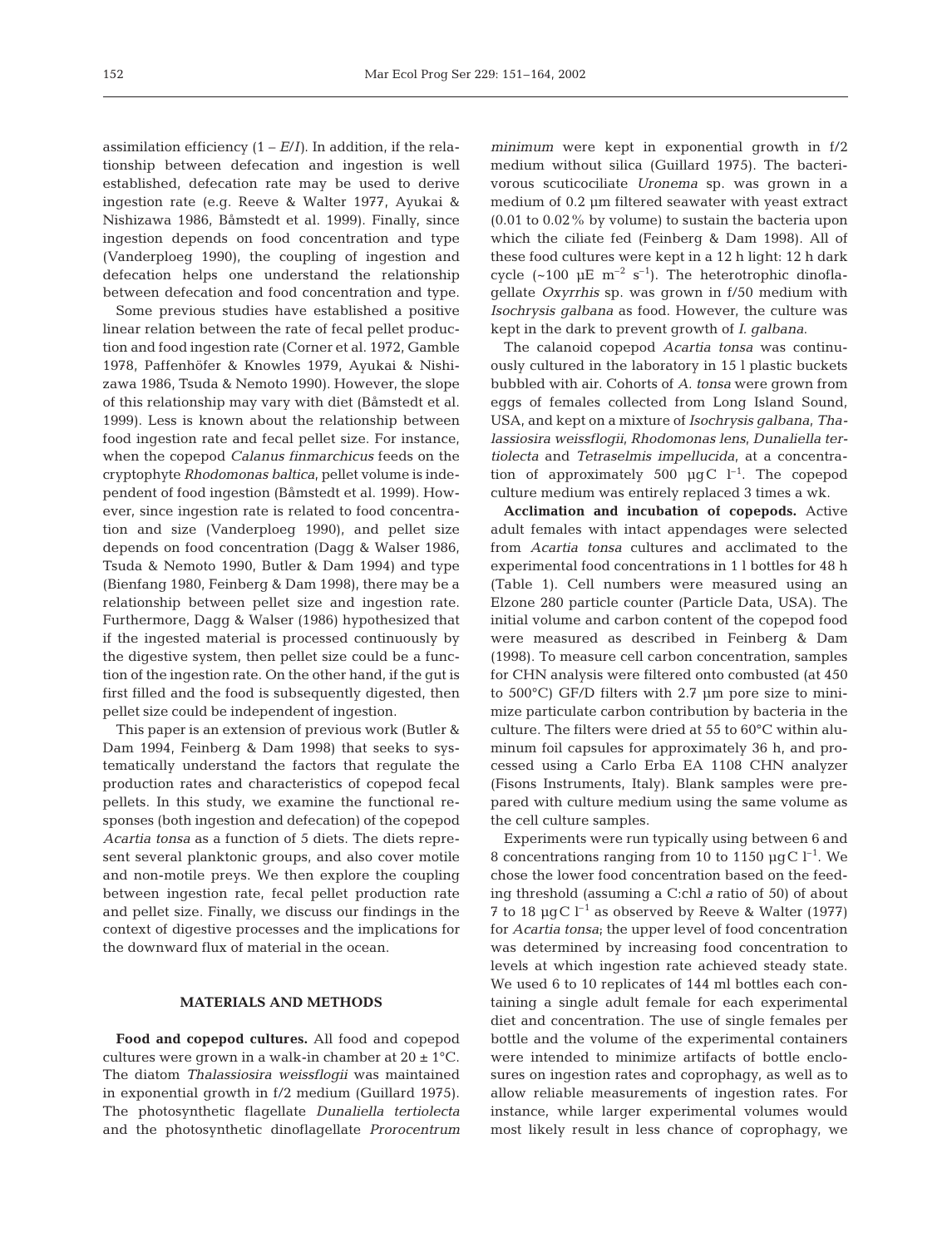found in preliminary experiments with larger volumes (260 ml) that we were unable to measure reliably ingestion rates at the lower food concentrations. Triplicate controls consisted of similar bottles without copepods. Bottles were placed on a rotating plankton wheel and after 24 h the contents of each bottle were gently sieved through a 20 µm Nytex mesh to retain the females and the fecal pellets, whose width ranged from 29 to 57 µm. The filtrate was used for cell counts. Whether the female in each bottle was alive and active was recorded, then fecal pellets and the female were rinsed with 0.2 µm filtered seawater and preserved in 5% formaldehyde. Prosome length and maximum width of females were measured using a dissecting microscope. The dry weight of females was calculated from the length-weight relationship given by Kiørboe et al. (1985) and their carbon content was calculated as 40% of their dry weight (Parsons et al*.* 1984). Bottles with dead copepods and with no measurable ingestion were not used in the analysis  $(-7\%$  of the cases). Cell concentrations at the start and end of the experiments were determined with the Elzone particle counter. The ingestion and clearance rates of food in each replicate were calculated according to the equations of Kiørboe et al. (1982). Whole pellets and pellet fragments were counted under a dissecting microscope and daily pellet production rates determined. To account for break up of pellets, pellet fragments were classified as either 1/2 or 1/3 of a pellet, the total number of each type of fragment divided by 2 or 3, as appropriate, and then added to the whole number of pellets. The length and width of intact pellets were measured at  $50\times$  magnification using a dissecting microscope. The volume of pellets was estimated assuming a cylindrical shape.

**Gut passage time.** The gut evacuation rate constant, GERC  $(t^{-1})$  as a function of food concentration for each diet was estimated as:

$$
GERC = F/P \tag{1}
$$

where  $F =$  pellet production rate (pellet ind.<sup>-1</sup>  $t^{-1}$ ) and  $P =$  instantaneous number of pellets in the gut per individual. We never observed more than 2 pellets in the gut and rarely more than 1 pellet, which is similar to the observations of Kleppel et al. (1988). Hence, we assumed  $P = 1$  pellet ind.<sup>-1</sup>. Gut passage time, GPT  $(t)$ , was estimated as 1/GERC.

**Assimilation efficiency.** Assimilation efficiency (AE)  $= (1 - E/I) \times 100$ , where *E* and *I* are the defecation and ingestion rates, respectively. From this definition, AE is derived from knowledge of 3 parameters measured in this study—ingestion rate, pellet production rate and pellet volume:

$$
AE = [1 - ((F \times V \times D \times CW \times DW)/I)] \times 100 \qquad (2)
$$

in which *F* is the defecation rate (number of fecal pellets copepod<sup>-1</sup> d<sup>-1</sup>), *V* is volume of fecal pellets ( $\mu$ m<sup>3</sup>) pellet<sup>-1</sup>), *D* is density (specific gravity) of fecal pellets ( $\mu$ g  $\mu$ m<sup>-3</sup>), *CW* is carbon concentration in fecal pellets (% of dry weight), *DW* is the dry weight (% of wet weight) and *I* is the ingestion rate ( $\mu$ gC copepod<sup>-1</sup> d<sup>-1</sup>). Values of *D* used were the mean pellet densities of each diet measured by Feinberg & Dam (1998). Since the densities of *Prorocentrum minimum* and *Dunaliella tertiolecta* were not measured in that study, we used those of *Oxyrrhis marina* (a dinoflagellate) and *Tetraselmis* sp. (a flagellate), respectively. Although in some cases pellet density varies with food concentration within a food (Feinberg & Dam 1988), this is a small effect (<5% change), which is ignored here. *DW* was assumed to be 30% of the wet weight of the pellet  $(V \times D)$  and *CW* was assumed to be 25% of *DW* (Morales 1987).

**Statistical analysis.** Statistical comparisons of the effects of food concentrations and type on ingestion,

| Functional group                | <b>Species</b>                      | <b>ESD</b><br>$(\mu m)$ | Strain origin                             | Cell carbon<br>$(\mu q C \mu m^{-3})$          | Experimental concentration<br>$(\mu q C l^{-1})$ |
|---------------------------------|-------------------------------------|-------------------------|-------------------------------------------|------------------------------------------------|--------------------------------------------------|
| Diatom                          | <i>Thalassiosira</i><br>weissflogii | 10.2                    | NMFS collection<br>(Milford, CT)          | $5.8 \times 10^{-8}$<br>$(4.7 \times 10^{-9})$ | 11, 20, 28, 50, 61, 118, 238                     |
| Flagellate                      | Dunaliella<br>tertiolecta           | 7.3                     | NMFS collection<br>(Milford, CT)          | $1.7 \times 10^{-7}$<br>$(1.2 \times 10^{-8})$ | 45, 86, 126, 135, 250,<br>358, 767, 1132         |
| Autotrophic<br>dinoflagellate   | Prorocentrum<br>minimum             | 12                      | NMFS collection<br>(Milford, CT)          | $2.8 \times 10^{-7}$<br>$(1.1 \times 10^{-8})$ | 34, 89, 173, 268, 537, 771                       |
| Heterotrophic<br>dinoflagellate | Oxyrrhis sp.                        | 13.9                    | Isolated from LIS                         | $6.6 \times 10^{-8}$<br>$(1.1 \times 10^{-8})$ | 25, 52, 89, 99, 187, 264                         |
| Scuticociliate                  | Uronema sp.                         | 7.9                     | D. A. Caron (WHOI)<br><b>BBcil strain</b> | $1.1 \times 10^{-7}$<br>$(2.4 \times 10^{-8})$ | 18, 35, 63, 121, 272, 435, 723                   |

Table 1. Summary of diets and concentrations used in experiments. ESD = equivalent spherical diameter. Values in parentheses are standard deviations of triplicate replicates. NMFS = National Marine Fisheries Service; CT: Connecticut, USA; LIS = Long Island Sound, USA; WHOI = Woods Hole Oceanographic Institution (Woods Hole, MA, USA)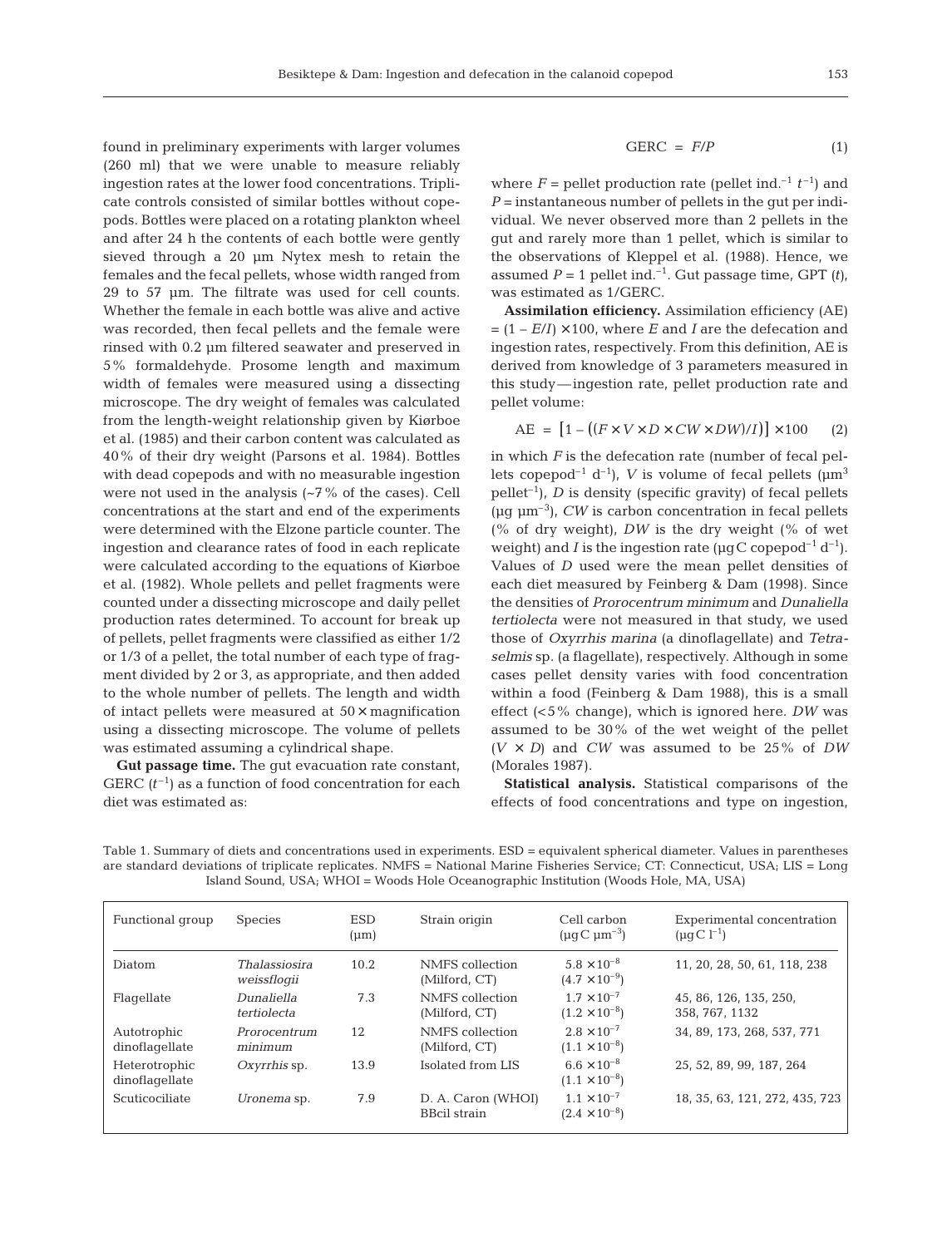

fecal pellet production, pellet volume and total pellet volume were done with 2-level nested ANOVA (Sokal & Rohlf 1981). Linear and curvilinear (Ivlev) regressions were derived with SigmaPlot ® for Windows (V. 4.00). The Ivlev model employed was:  $Y = a(1 - e^{-bX})$ , where a is the asymptotic maximum value of Y (the dependent variable), and *b* represents the rate of increase of Y with respect to X (the independent variable). Analysis of covariance (ANCOVA) was employed for comparisons of slopes of linear regressions.

## **RESULTS**

## **Ingestion and clearance rates**

To ease comparison among diets, we shall refer to them by their functional group (Table 1). The functional response of ingestion for all diets was fitted well by the Ivlev equation (Fig. 1a). The coefficients of determination ranged from 0.54 (the autotrophic dinoflagellate) to 0.89 (the diatom) (Fig. 1a). The functional response of ingestion changed significantly with diets ( $p <$ 0.025, 2-level nested ANOVA). Maximum ingestion rate ranged between 4.5 and 28.9 µgC ind.–1 d–1 depending on the diet. *Acartia tonsa* feeding on the flagellate had the highest maximum ingestion rate, estimated as 28.9 µgC ind.<sup>-1</sup> d<sup>-1</sup> as compared to 10.7, 10.0, 7.5 and 4.5  $\mu$ gC ind.<sup>-1</sup> d<sup>-1</sup> on the scuticociliate, the autotrophic dinoflagellate, the diatom and the heterotrophic dinoflagellate, respectively. With a typical body weight of 4.0 µgC, maximal daily ingestion of *A. tonsa* ranged from the equivalent of 92% (the heterotrophic dinoflagellate) to 610% (the flagellate) of body carbon.

Clearance rate typically first increased with food concentration to a maximum and then declined, except in the case of the scuticociliate *.* (Fig. 1b). Maximum clearance rate was achieved from around 28 to 358  $\mu$ g C l<sup>-1</sup>, depending on the diet—approximately 30  $\mu$ gC l<sup>-1</sup> for both the diatom and the scuticociliate, and 89 and 52 µgC  $l^{-1}$  for the autotrophic and heterotrophic dinoflagellates, respectively*.* Clearance peaked at 358  $\mu$ qC l<sup>-1</sup> for the flagellate, but a subsequent decrease was not obvious (Fig. 1b). To estimate the optimum size of food particles, the maximum clearance for each food was plotted against the cell size (ESD) (Fig. 2). With the exception of the heterotrophic dinoflagellate, the maximum clearance rate increased with cell ESD. *Acartia*

the mean ± standard deviation of 6 to 10 replicates. Regressions represent the Ivlev model fits to the data. Full species names given in Table 1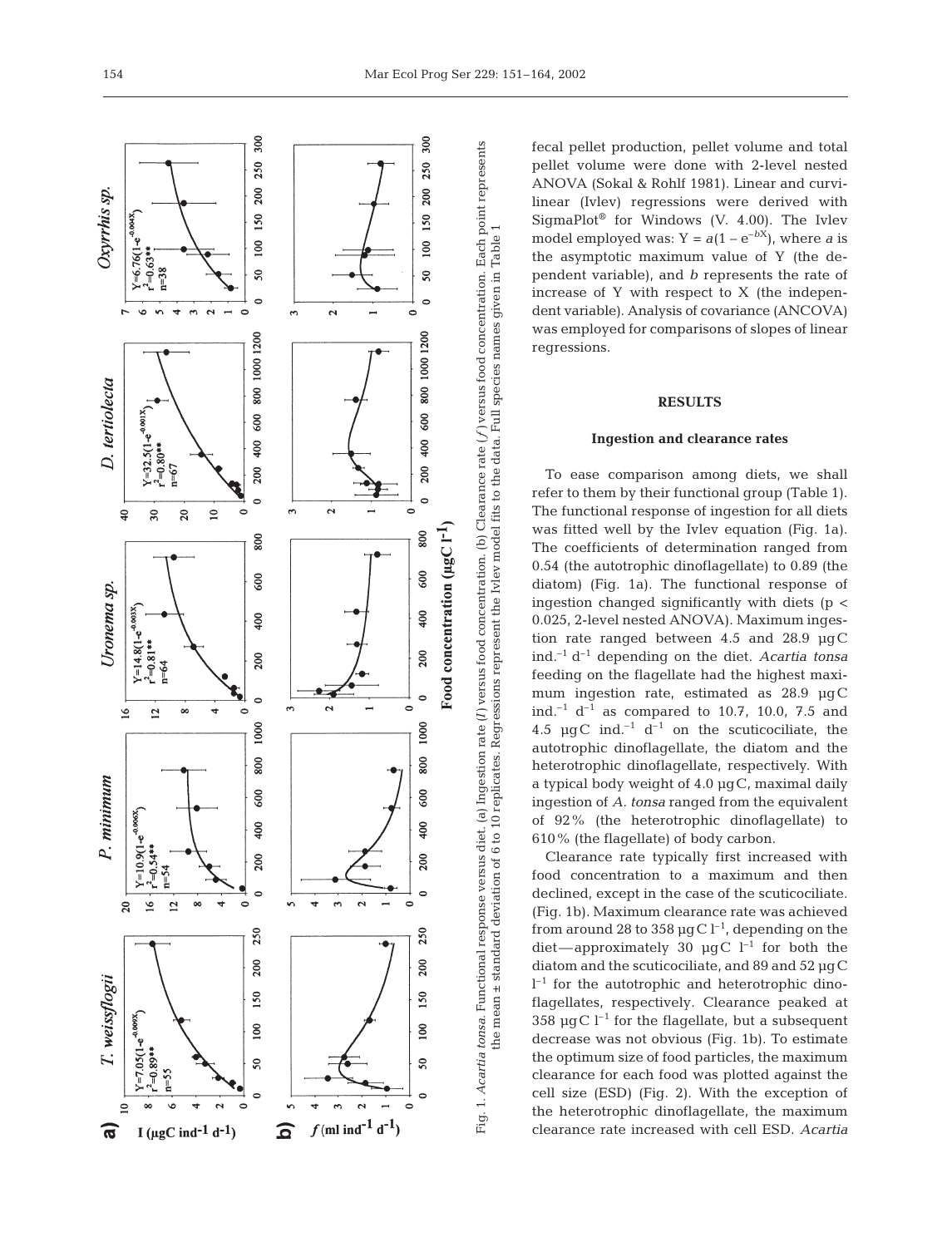

Fig. 2. *Acartia tonsa*. Maximum clearance rate (mean ± SD,  $n = 6$  to 10) versus mean food particle equivalent spherical diameter (ESD). Each ESD corresponds to a different diet (see Table 1)

*tonsa* had the highest clearance with the autotrophic dinoflagellate and the diatom, at around 80 ml ind. $^{-1}$  $d^{-1}$ , whereas maximum clearance on the flagellate and the heterotrophic dinoflagellate was around 35 ml  $ind.$ <sup>-1</sup>  $d^{-1}$ .

#### **Fecal pellet production**

Fecal pellet production by number and volume varied significantly with diet and with food concentration for each diet (p < 0.01, 2-level nested ANOVA). *Acartia tonsa* tended to produce more pellets when fed the diatom and the autotrophic dinoflagellate (Fig. 3a). The maximum mean daily fecal pellet production was about 180 fecal pellets on the diatom diet. The volume of fecal pellet produced with the diatom was about twice as high as the other diets (Fig. 3b). Fecal pellet lengths were more variable than the widths. The coefficient of variation for pellet length ranged from 4% (the flagellate) to 20% (the diatom), and from 4% (the autotrophic dinoflagellate) to 11% (the diatom) for pellet width. Pellet production rate (number and total volume) increased curvilinearly with increasing food concentration in all diets (Fig. 3), with the Ivlev fit being, as indicated by the  $r^2$  values, best for the autotrophic dinoflagellate and worse for the heterotrophic dinoflagellate (Table 2). In contrast, a strong relationship  $(r^2 =$ 0.51) between pellet volume and food concentration was apparent only in the case of the diatom diet. Regardless of diet, mean pellet volume appeared to reach a maximum at relatively low food concentrations  $(50 \text{ to } 150 \text{ µqC } l^{-1}).$ 

#### **Ingestion-defecation relationship**

The relationships between fecal pellet production rate (number and volume) and total fecal pellet volume versus ingestion of *Acartia tonsa* are presented in Fig. 4. Because the independent variable (ingestion) was not experimentally controlled, all pairs of observations are plotted. Where applicable, the summary statistics for Ivlev and linear fits for the relations mentioned above are presented in Table 3. In all cases, the

Table 2. Summary of Ivlev models fitted to the data on relationship between food concentration (Conc.) and daily fecal pellet production (FPP), pellet volume (Fec. vol.) and total pellet volume production (Tot. vol.) of *Acartia tonsa* females. The Ivlev model employed was:  $Y = a(1 - e^{-bX})$ , where *a* is the asymptotic maximum value of Y (FPP or Fec. vol or Tot. vol.), and *b* represents the rate of increase of Y with respect to X (food concentration). Units of Y and X are given in Fig. 3. n = sample size,  $r^2$  = coefficient of determination, and p = probability that *b* is not different from zero. Full species names given in Table 1

| Regression             | T. weissfloqii    | D. tertiolecta     | Uronema sp.       | P. minimum         | Oxyrrhis sp.      |  |
|------------------------|-------------------|--------------------|-------------------|--------------------|-------------------|--|
| Conc. vs FPP           |                   |                    |                   |                    |                   |  |
| а                      | $196.6 \pm 12.3$  | $44.1 \pm 3.71$    | $53.7 \pm 4.4$    | $294.1 \pm 45.0$   | $59.0 \pm 6.6$    |  |
| $\boldsymbol{b}$       | $0.015 \pm 0.002$ | $0.004 \pm 0.0009$ | $0.007 \pm 0.002$ | $0.001 \pm 0.0003$ | $0.018 \pm 0.006$ |  |
| $r^2$                  | $0.77***$         | $0.50**$           | $0.58**$          | $0.91**$           | $0.29**$          |  |
| n                      | 55                | 67                 | 64                | 54                 | 39                |  |
| Conc. vs Fec. vol.     |                   |                    |                   |                    |                   |  |
| a                      | $3.93 \pm 015$    | $1.33 \pm 0.066$   | $1.44 \pm 0.075$  | $1.99 \pm 0.05$    | $1.87 \pm 0.084$  |  |
| $\boldsymbol{b}$       | $0.052 \pm 0.008$ | $0.025 \pm 0.007$  | $0.06 \pm 0.02$   | $0.048 \pm 0.01$   | $0.05 \pm 0.012$  |  |
| $r^2$                  | $0.51*$           | $0.098*$           | $0.095*$          | $0.14***$          | $0.19**$          |  |
| $\mathbf n$            | 55                | 67                 | 64                | 54                 | 39                |  |
| Conc. vs Tot. vol.     |                   |                    |                   |                    |                   |  |
| а                      | $850.9 \pm 91.4$  | $54.8 \pm 4.9$     | $74.1 \pm 0.23$   | $410.3 \pm 46.5$   | $115.8 \pm 16.2$  |  |
| $\boldsymbol{b}$       | $0.01 \pm 0.002$  | $0.004 \pm 0.001$  | $0.007 \pm 0.003$ | $0.002 \pm 0.0005$ | $0.016 \pm 0.006$ |  |
| $r^2$                  | $0.66***$         | $0.43***$          | $0.38**$          | $0.82***$          | $0.26***$         |  |
| n                      | 55                | 67                 | 64                | 54                 | 39                |  |
| $*p < 0.02, *p < 0.01$ |                   |                    |                   |                    |                   |  |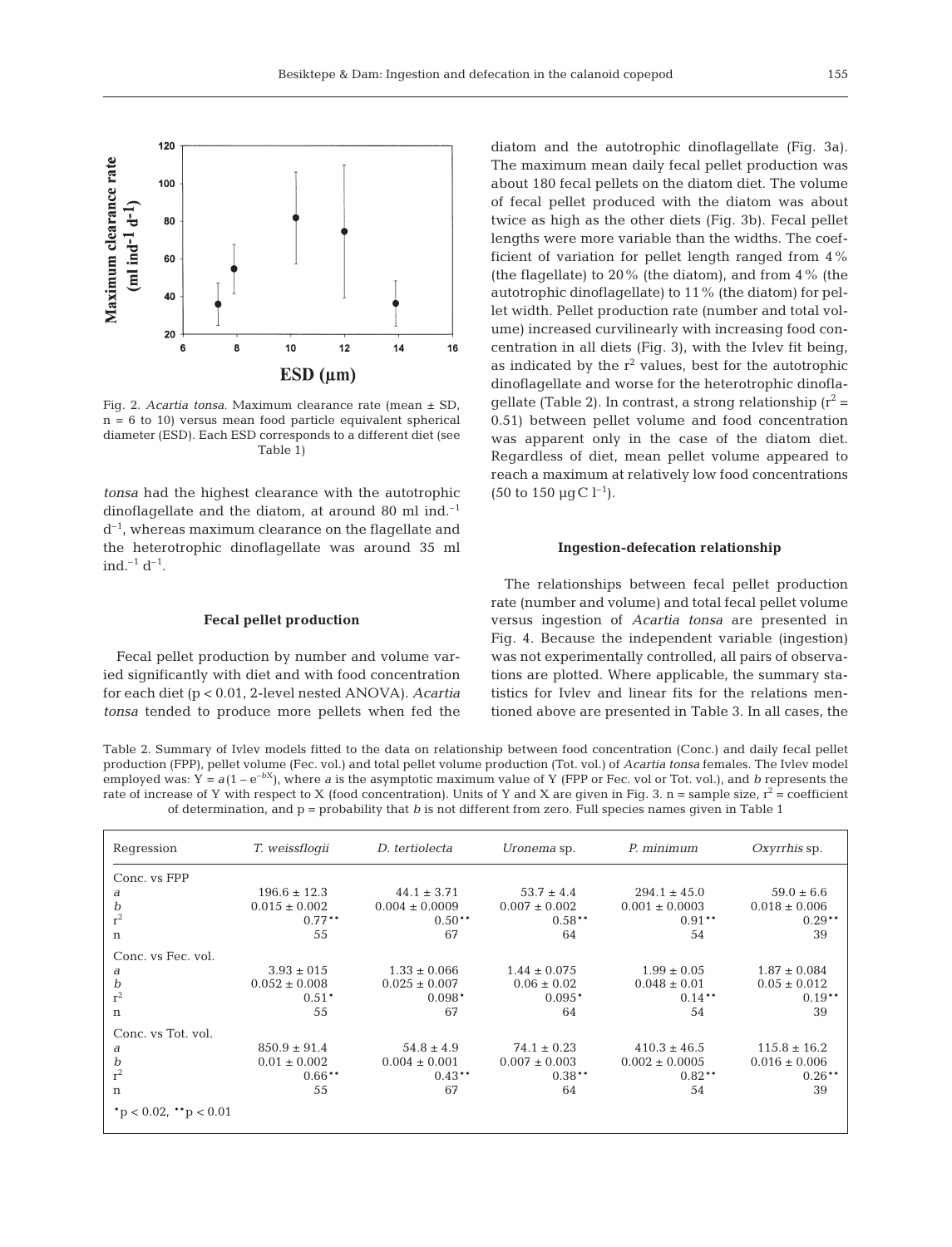

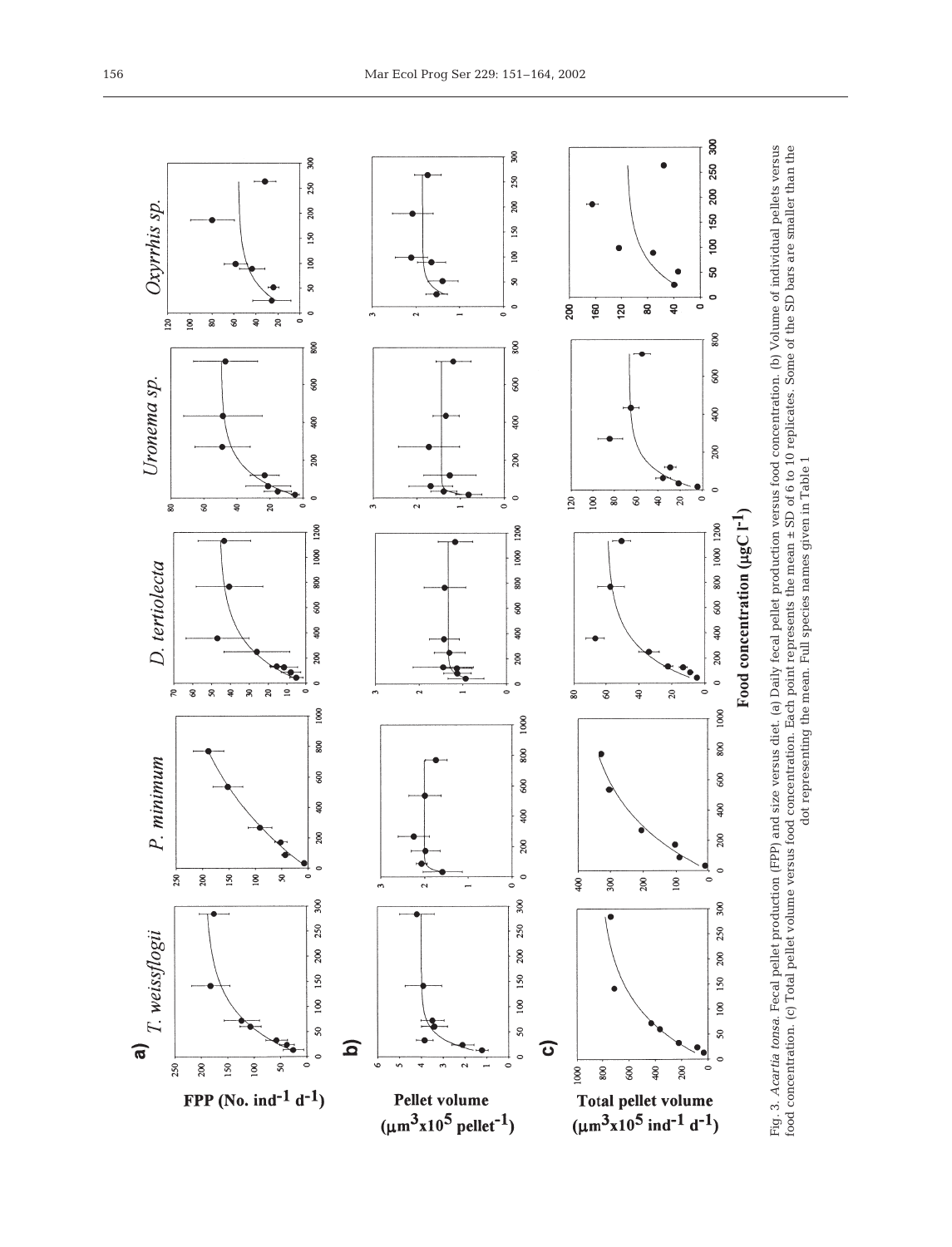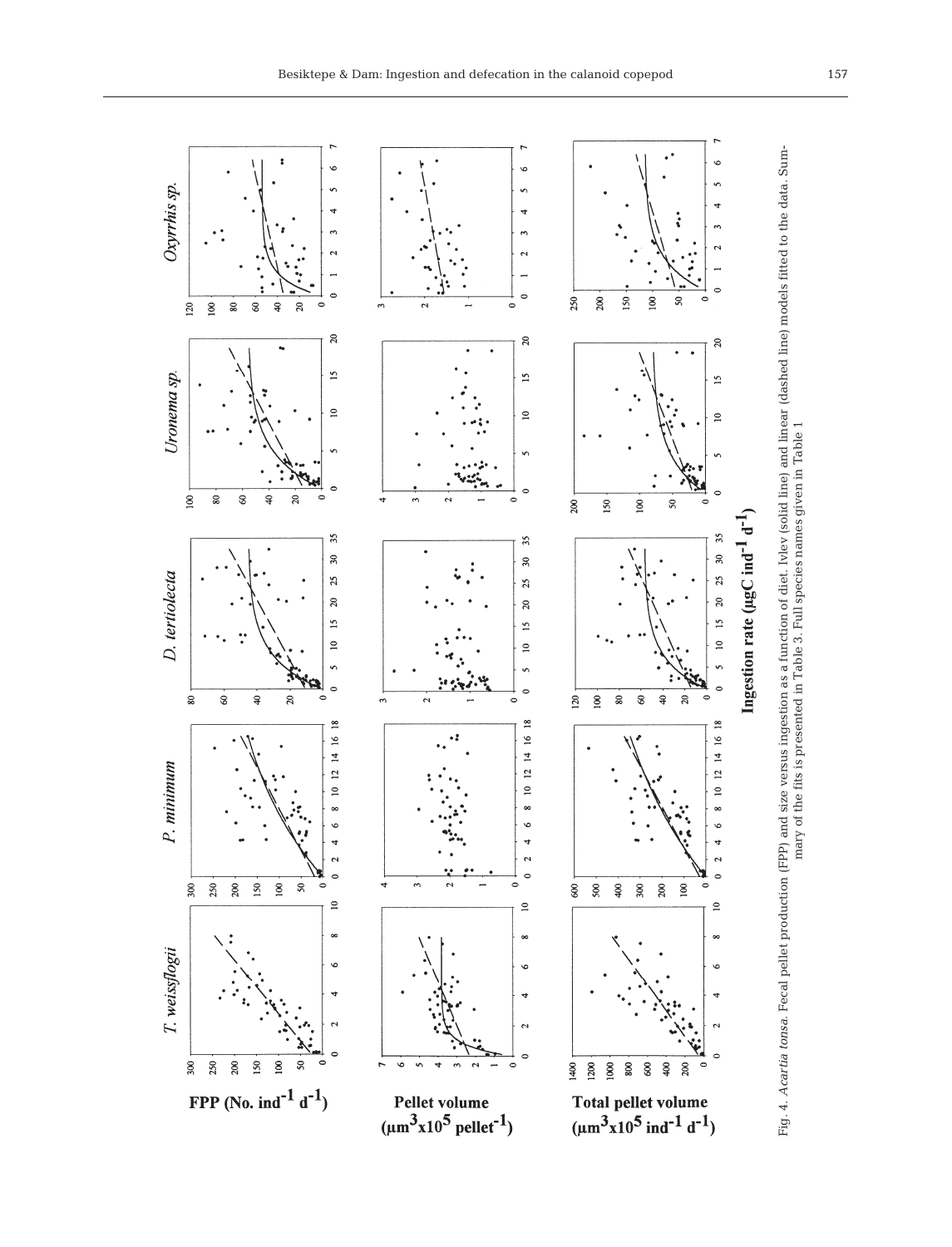

number of pellets and the total fecal volume produced daily increased with ingestion. However, the pattern was best described by a linear fit for the diatom  $(r^2 =$ 0.69 for number and  $r^2 = 0.59$  for total volume) and worst for heterotrophic dinoflagellate  $(r^2 = 0.097)$  for number and  $r^2 = 0.14$  for volume); in the latter, the curvilinear fit was slightly better  $(r^2 = 0.23$  for number and  $r^2$  = 0.25 for total volume). In the 3 other diets, differences between the linear and curvilinear fits were relatively small  $\langle$  <14% difference in r<sup>2</sup> values), but the  $r^2$  values (0.4 to 0.6) were quite higher than in the case of the autotrophic dinoflagellate. Pellet volume was curvilinearly related to ingestion for the diatom, with volume being more or less constant once ingestion reached 2  $\mu$ gC ind.<sup>-1</sup> d<sup>-1</sup>. Pellet volume was weakly related to ingestion in the case of the heterotrophic dinoflagellate, and independent of ingestion in the other 3 diets.

#### **Gut passage time**

The relationship between gut passage time (GPT) and food concentration is shown in Fig. 5. GPT declined rapidly with food concentration for all diets, at the lower food concentrations (0 to  $\sim$ 250 µgC l<sup>-1</sup>). GPT varied little with food concentration once concentrations were beyond ~250  $\mu$ gC l<sup>-1</sup>. GPT ranged from a minimum of about 10 min to a maximum of about 300 min. We derived regressions of GPT versus food concentration assuming an exponential decay model (Ln *Y* versus *X)*. To compare the slopes of these relationships, we excluded values beyond  $\sim$ 250 µgC l<sup>-1</sup>. The rank of the slopes, which varied by more than an order of magnitude among foods, was as follows: diatom  $(-0.003)$  > flagellate  $(-0.0094)$  = autotrophic dinoflagellate  $(-0.0091)$  = scuticociliate  $(-0.0076)$  > heterotrophic dinoflagellate (–0.0028) (ANCOVA, p < 0.05).

#### **Assimilation efficiency**

The relationship between assimilation efficiency (AE) and food concentration varied with diet (Fig. 6). AE were lowest for the diatom (~15 to 50%) and highest for the flagellate (>90%). AE were also relatively high (>80%) with the ciliate diet. There appeared to be a decrease in assimilation efficiency with food concentration with the diatom, and both the autotrophic and heterotrophic dinoflagellate diet. However, the pattern was significant only in the case of the diatom  $(Y = 0.41e^{-0.042X}$ ,  $r^2 = 0.16$ ,  $n = 32$ ,  $p < 0.01$ ) and the autotrophic dinoflagellate diet  $(Y = 0.77e^{-0.005X}$ ,  $r^2 =$ 0.26,  $n = 51$ ,  $p < 0.01$ ). We did not attempt to examine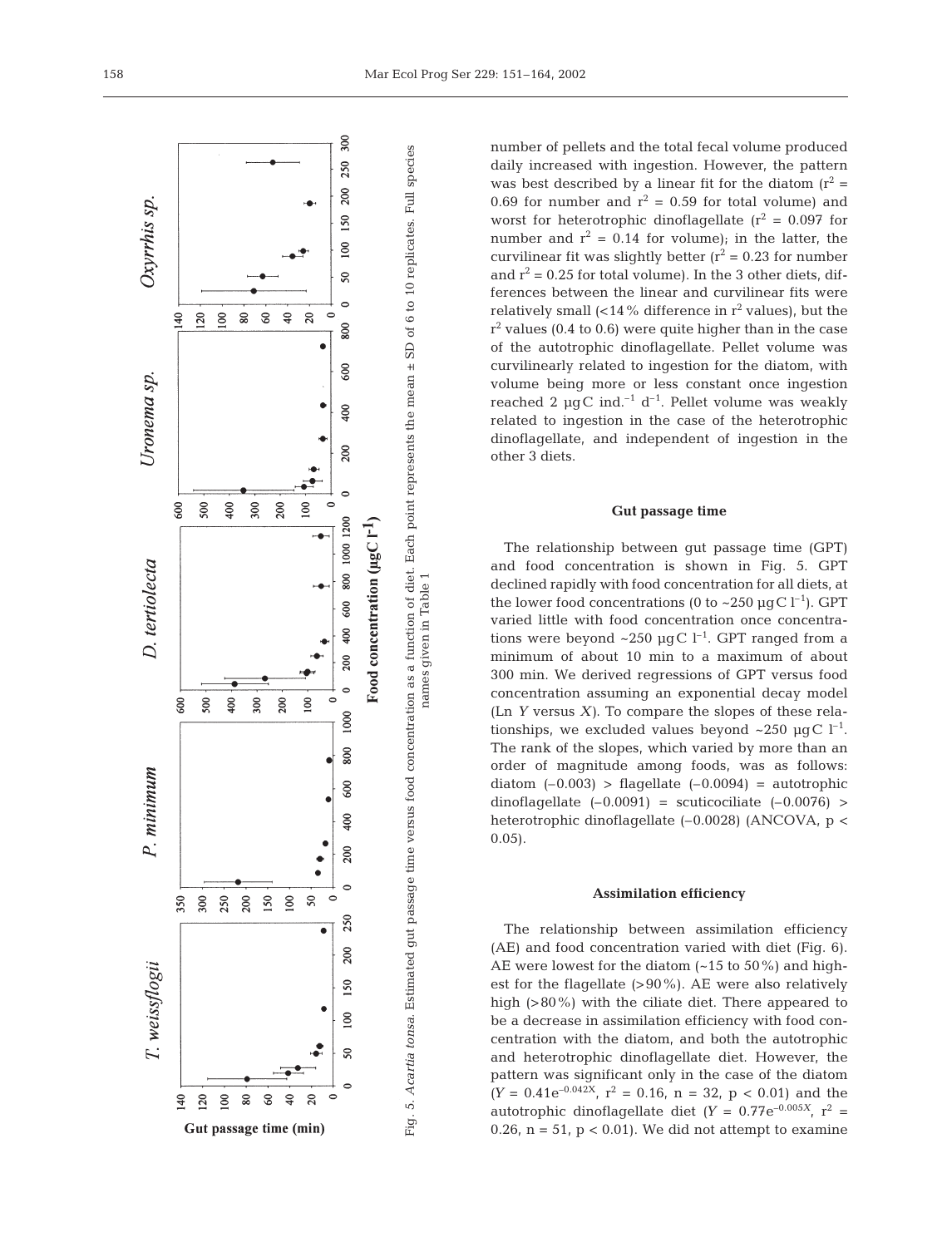| Regression        |           | T. weissfloqii |           | D. tertiolecta |           | Uronema sp. |           | P. minimum   |          | Oxyrrhis sp. |  |
|-------------------|-----------|----------------|-----------|----------------|-----------|-------------|-----------|--------------|----------|--------------|--|
|                   | Linear    | Ivley          | Linear    | <b>Ivley</b>   | Linear    | Ivley       | Linear    | <b>Ivley</b> | Linear   | Ivley        |  |
| Ing. vs FPP       |           |                |           |                |           |             |           |              |          |              |  |
| а                 | 25.3      | ns             | 10.498    | 45.3           | 13.55     | 55.76       | 18.5      | 247.2        | 34.1     | 53.67        |  |
| b                 | 0.85      | ns             | 1.43      | 0.14           | 3.01      | 0.214       | 10.14     | 0.07         | 4.49     | 1.25         |  |
| $\rm r^2$         | $0.69**$  | ns             | $0.50**$  | $0.62**$       | $0.43***$ | $0.54***$   | $0.46**$  | $0.48**$     | $0.097*$ | $0.23***$    |  |
| n                 | 55        |                | 67        | 67             | 64        | 64          | 54        | 54           | 39       | 39           |  |
| Ing. vs Fec. vol. |           |                |           |                |           |             |           |              |          |              |  |
| а                 | 2.31      | 3.8            | ns        | ns             | ns        | ns          | ns        | ns           | 1.54     | ns           |  |
| b                 | 0.34      | 1.41           | ns        | ns             | ns        | ns          | ns        | ns           | 0.087    | ns           |  |
| $r^2$             | $0.38***$ | $0.64***$      | ns        | ns             | ns        | ns          | ns        | ns           | $0.12*$  | ns           |  |
| n                 | 55        | 55             |           |                |           |             |           |              | 39       |              |  |
| Ing. vs Tot. vol. |           |                |           |                |           |             |           |              |          |              |  |
| a                 | 48.66     | ns             | 13.8      | 56.65          | 18.66     | 80.34       | 27.49     | 574.5        | 55.26    | 114.01       |  |
| b                 | 115.78    | ns             | 1.78      | 0.15           | 4.33      | 0.21        | 20.69     | 0.055        | 11.85    | 0.74         |  |
| $\rm r^2$         | $0.59**$  | ns             | $0.44***$ | $0.56**$       | $0.30**$  | $0.37***$   | $0.54***$ | $0.56**$     | $0.14*$  | $0.25***$    |  |
| $\mathbf n$       | 55        |                | 67        | 67             | 64        | 64          | 54        | 54           | 39       | 39           |  |

Table 3. Summary of linear and Ivlev models fitted to the data on relationship between ingestion, Ing. ( $\mu qC$  ind.<sup>-1</sup> d<sup>-1</sup>), and daily fecal pellet production (FPP), pellet volume (Fec. vol.) and total pellet production (Tot. vol.) of *Acartia tonsa* females. In the Ivlev model X is Ing., and Y is FPP or Fec. Vol. or Tot. vol. Units of the dependent variables are given in Fig. 4. Other abbreviations of the Ivlev model as in Table 2. For the linear regression, *a* = intercept and *b* = slope. ns = not significant (p > 0.05). Full species names given in Table 1

the relationship of AE with ingestion rate (e.g. Gaudy 1974) because AE is partly based on ingestion rate (Eq. 1).

# **DISCUSSION**

#### **Ingestion rate and food type**

The maximum ingestion rates, expressed as percentage of carbon body weight consumed daily, observed in this study are within the range observed for the genus *Acartia*, which can readily achieve rates equivalent to 100% of body carbon at high food concentrations (Durbin & Durbin 1992), or higher. For instance, Paffenhoffer (1988) reported values of up to 360% of daily body weight for *A. tonsa*, and Deason (1980) reported up to 660% of body carbon for *A. hudsonica*.

The relationship between ingestion and food concentration in the present study showed, regardless of food type, the typical curvilinear pattern exhibited by many copepod species (Vanderploeg 1990). In addition, the 2-level ANOVA revealed the effect of food type on the functional response, as has been reported by others (Houde & Roman 1987, Rothhaupt 1990). The effect of food type on the functional response was manifested in at least 2 ways. One is the relationship between the rate at which ingestion rate increases with food concentration versus food type, as evidenced by the slopes of Ivlev curvilinear fits in Fig. 1. The highest slopes corresponded to copepods feeding on the diatom and the autotrophic dinoflagellate. The other way is the relationship between maximum clearance rate and food size, with maxima also obtained when the copepods fed on these same 2 diets (Fig. 2). In the present study, the food ESD ranged from 7.3 (the flagellate) to 13.9 µm (the heterotrophic dinoflagellate). The optimum food size (the size at which clearance is maximum) is a complex function of many variables, including the retention ability and the size of copepods (Berggreen et al. 1988, Støttrup & Jensen 1990). For *Calanus finmarchicus*, the optimum size is 30 µm (Gamble 1978), and around 17 µm for *Pseudocalanus elongatus* (Koski et al. 1998). We observed the optimum food size for *Acartia tonsa* to be 10 to 12 µm, which is identical to the lower limit of optimum particle size reported by Berggreen et al. (1988), and Støttrop & Jensen (1990) for *A. tonsa*.

Factors other than food size also influenced the functional response. The rates of ingestion of the heterotrophic dinoflagellate were much lower than those of the flagellate and the scuticociliate*,* despite the larger size of the former. The latter 2 foods are not optimal at supporting metabolism and growth of *Acartia tonsa* (Støttrup & Jensen 1990, Thor et al. in press). Thus, the high ingestion rate for these 2 foods may have been necessary to achieve the copepod daily requirements of biochemical compounds for growth (Tang & Dam 1999). Alternatively, sloppy feeding (incomplete ingestion of particles) may have occurred. Typically, sloppy feeding results in food particle fragmentation. However, if that was the case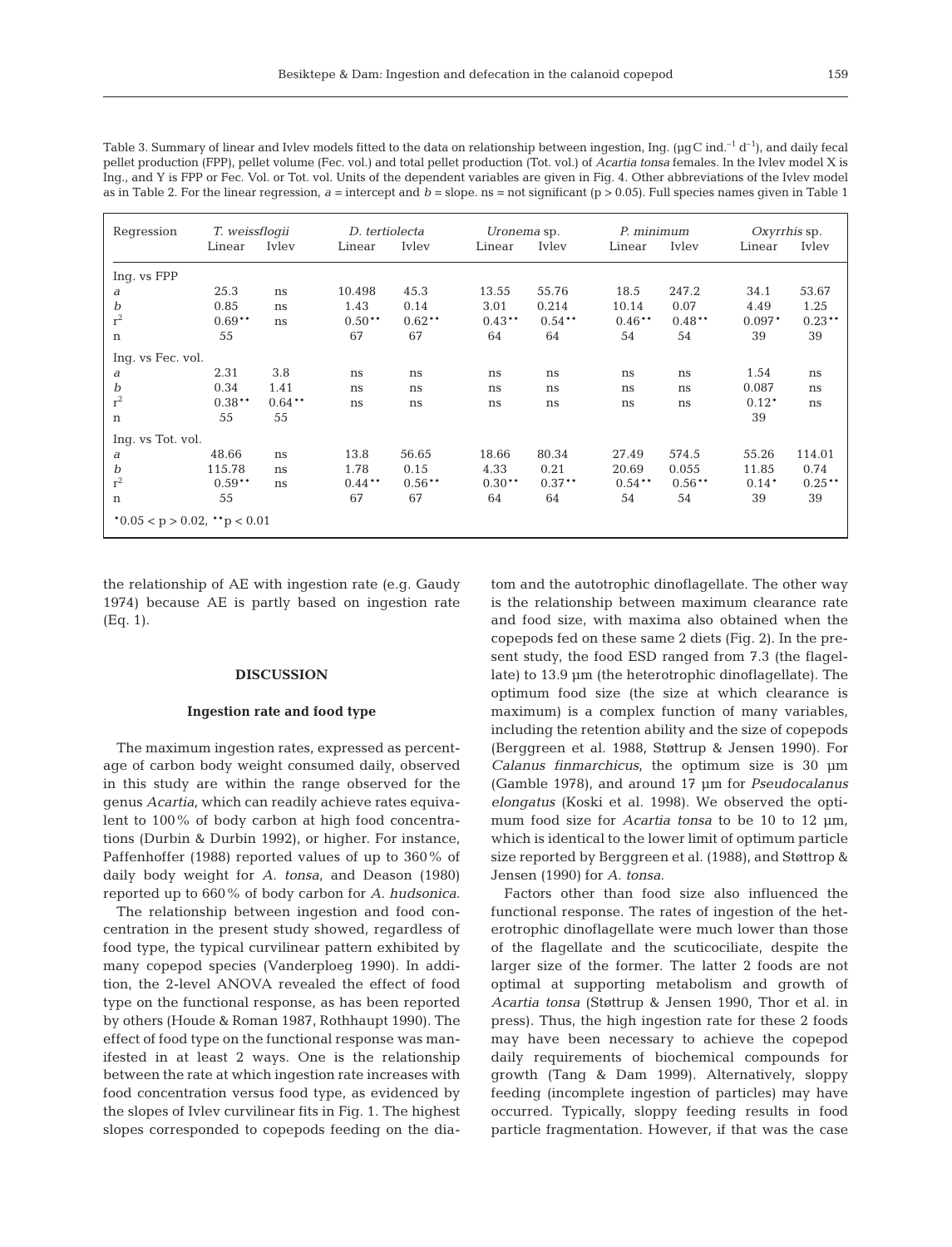

in our study, then the food fragments had to be below the size detection limit of 3 µm of our particle counter because the particle size spectrum before and after incubation experiments with these 2 diets did not change significantly.

# **Defecation rate, gut passage time and assimilation efficiency versus food type**

Previous studies of zooplankton fecal pellets indicate that different diets yield different pellet production rates and pellet characteristics (summarized in Feinberg & Dam 1998). However, with few exceptions (e.g. Gaudy 1974, Griffin 2000) most studies have dealt with

1, or at best 2 diets. Hence, comparison of diet effects among studies is complicated by many other factors. In the present study, the fecal pellet production in terms of number and total volume changed significantly with diet and with food concentrations, and a curvilinear functional response curve was observed for the pellet production (Fig. 3). Pellet volume increased curvilinearly with food concentration. However, this relationship was strong only in the case of the diatom. This may simply reflect the fact that many more measurements were done at the low food concentration with this diet than with the rest. Clearly, for all diets pellet volume appears unrelated to food concentration when the latter exceeds  $\sim$ 100 µgC l<sup>-1</sup>. This is consistent with previous observations (Dagg & Walser 1986, Tsuda &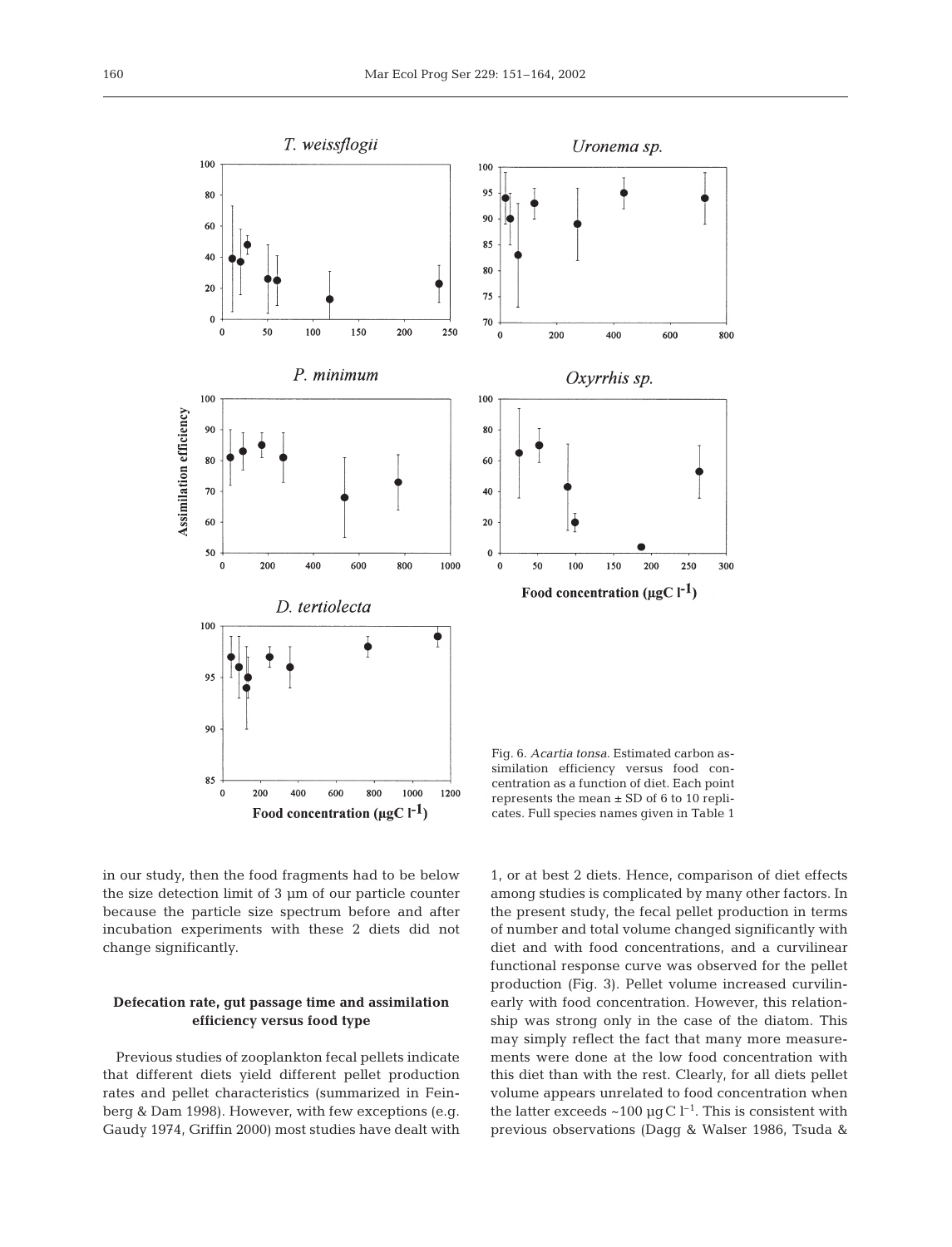Nemoto 1990, Butler & Dam 1994, Båmstedt et al. 1999).

Estimates of gut passage time, which are related to the pellet production rate, showed rapid decrease with food concentration for all diets. A similar pattern has been observed in other studies using a diatom (Dagg & Walser 1987), and natural seston (Tsuda & Nemoto 1987) as food. Numerous studies have derived gut passage time from the empirical relationship between gut clearance rate and temperature of Dam & Peterson (1988). However, since that relationship was derived under non-limiting food conditions, the results from the present study suggest that at very low food concentrations, gut passage time will be underestimated when derived from temperature alone.

Assimilation efficiencies in the present study are rough estimates because total recovery of the fecal matter produced may not have occurred. This would result in an overestimation of the assimilation efficiency. There are also possible unknown errors in the factors employed in Eq. (2) to convert wet and dry weight to carbon. For instance, Urban-Rich et al. (1998) found that the carbon to volume ratio of copepod pellets was independent of food type at a constant concentration, but increased with food concentration. We reasoned that the latter finding does not apply to *Acartia tonsa* since their pellet density does not increase significantly with food concentration (Feinberg & Dam 1998). Moreover, the main purpose of estimating assimilation efficiencies in the present study was to reveal gross differences among diets. Conover (1978) reported a mean zooplankton assimilation efficiency of 70  $\pm$  30%, which was based on several hundreds of measurements. However, there is some evidence that copepod assimilation efficiency decreases with food concentration (Gaudy 1974, Landry et al. 1984), and that it can be much lower (10 to 20%) than the 70% mean at high food concentrations (Gaudy 1974). Assimilation efficiency decreased with food concentration when copepods fed on the diatom and the autotrophic dinoflagellate, but this was not clear for the other diets, particularly for the flagellate and the scuticociliate (Fig. 6). The results of the present study thus suggest that a decrease in assimilation efficiency with increasing food concentration is not always warranted, even in copepods acclimated to their food source. Assimilation efficiencies on the latter 2 diets were also quite high  $(>90\%)$ , whereas those of the former diet were lower (~20 to 85), particularly in the case of the diatom. These lower assimilation efficiencies may reflect a larger fraction of the organic carbon being associated with the structural components of the cells that are not easily digested (Reinfelder & Fisher 1991, Cowie & Hedges 1996).

# **Potential bias due to pellet degradation and coprophagy**

Pellet degradation and coprophagy can lead to underestimation of fecal pellet production or pellet volume, which in turn would bias estimates of assimilation efficiency and the relationship between ingestion and defecation rate. Diet and food concentration influence fecal pellet degradation (Lee & Fisher 1994, Hansen et al. 1996). Hansen et al. (1996) observed faster fecal pellet degradation rates for pellets produced on a ciliate diet than on a diatom diet. Hence, we tested the degradation of fecal pellets by using the scuticociliate, *Uronema* sp. Fecal pellets were incubated at 1 low (30  $\mu$ gC l<sup>-1</sup>) and 1 high (500  $\mu$ gC l<sup>-1</sup>) concentration of *Uronema* sp*.* for 24 h. Before and after the incubation, their length and width were measured using a dissecting microscope with  $50\times$  magnification. In contrast with the findings of Hansen et al. (1996), we did not observe any significant differences in fecal pellet length and width, before and after the experiments (Paired-samples *t*-test,  $p > 0.05$ ,  $n = 6$ ). A similar result to ours was obtained by Feinberg & Dam (1998). Thus, we can be confident that the measured pellet production rates and the pellet sizes in this study were not unduly affected by degradation.

Fecal pellet repackaging (coprophagy) has been reported at low food concentrations (Paffenhöfer & Knowles 1979, Green et al. 1992). We did a simple test to examine coprophagy with *Uronema* sp. as the food source at low food concentration  $(30 \mu g C l^{-1})$ . *Uronema* cells were labeled with yellow fluorescent dye (Dolan & Coats 1991), and female *Acartia tonsa* were allowed to feed on these cells, and produced fluorescent (yellow) pellets (normally pellets produced on *Uronema* are white). Eight replicates (single female in 144 ml bottles) incubations, each with 30  $\mu$ g C l<sup>-1</sup> of unlabeled *Uronema* cells and 5 labeled pellets, were prepared. Two bottles were sacrificed at 2.5 and 3.5 h, respectively. The other 4 bottles were sacrificed at 24 h. Of the 40 fluorescent pellets, we observed 2 eaten by *A. tonsa* females (one in the gut at *t* = 2.5 h, and another (half fluorescent, half white) at *t* = 3.5 h). Hence, loss of pellets to cophrophagy was 5%. Thus, cophropaghy in this study did not appear to result in gross underestimation of fecal pellet production.

#### **Ingestion-defecation relationship**

A main goal of this study was to be able to quantify the relationship between ingestion and fecal pellet production. Fecal pellet production in terms of number and total pellet volume was dependent on ingestion for all diets (see Table 3). Past studies have shown a posi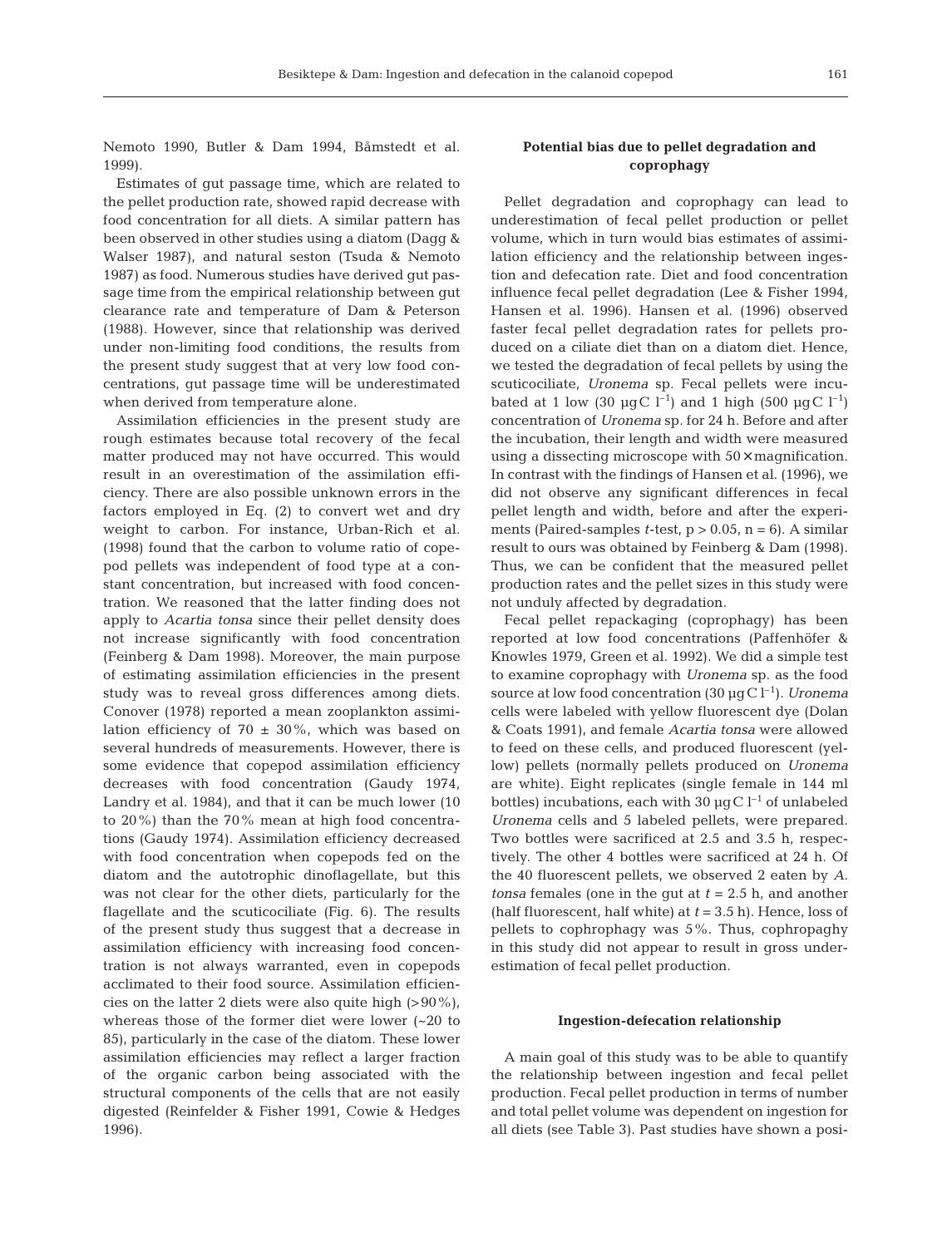tive linear relationship between ingestion and fecal pellet production (Gaudy 1974, Gamble 1978, Ayukai & Nishizawa 1986, Tsuda & Nemoto 1990, Båmstedt et al*.* 1999). In this study, the relationship between ingestion and defecation in terms of number and total pellet volume was well described by linear fit for the diatom, but the curvilinear fit was slightly better for the other diets. Clearly, and in agreement with the results of Båmstedt et al. (1999) in their study with *Calanus finmarchicus* fed on the flagellate *Rhodomonas baltica* and the haptophyte *Emiliania huxleyi*, a single equation relating defecation and ingestion rate is not warranted. Consequently, food type should be considered when ingestion rate is estimated from defecation rate.

Fecal pellet volume appears to be independent of the ingestion rate, with the exception of the diatom and the heterotrophic dinoflagellate diet, albeit weakly for the latter (Table 3). The stronger relationship between pellet volume and ingestion for the diatom could be explained within the context of Dagg & Walser's hypothesis (1986) outlined in the 'Introduction'. Thus, based on this hypothesis one would infer that digestion of the diatom would be a continuous process. However, this explanation would apply to relatively low food concentrations because of the apparent lack of relationship between pellet volume and food concentrations at high food concentrations. *Acartia tonsa* employs a continuous suspension feeding mode in the presence of nonmotile food items such as diatoms, and a raptorial feeding mode in the presence of motile food items such as flagellates and ciliates (Kiørboe et al. 1996). This latter feeding mode is more akin to the copepod having discrete meals, and there is some evidence that intermittent feeding occurs in nature *for A. tonsa* (Kleppel et al. 1988). In the context of Dagg & Walser's (1986) hypothesis, then one would expect that pellet size of *A. tonsa* be related to ingestion in the case of non-motile food items, but not in the case of motile food items, which is consistent with the results of the present study.

Because the calculation of assimilation efficiency employed here involved the ingestion rate, statistical relationships between these 2 parameters are not warranted due to autocorrelations. However, we may gain some insights on the dynamics of gut filling and emptying and on what might control assimilation efficiency by simultaneously examining the response of defecation rate and ingestion rates to food concentration. Since AE  $\propto$  (1 – *PV*/*I*), changes in assimilation efficiency depend on how rapidly pellet volume and pellet production rate increase with food concentration relative to ingestion rate. At low food concentrations, pellet volume increases with food concentration faster than pellet production rate (Table 2, Fig. 2a,b), and consequently assimilation efficiency is most sensitive to pellet volume. Once pellet volume reaches its maximum, assimilation efficiency depends on pellet production rate. Thus, the decrease in assimilation efficiency at high food concentrations with the diatom and autotrophic dinoflagellate diet reflects an uncoupling of ingestion and pellet production such that the latter increases faster than the former with food concentration.

# **Implications for export flux**

Export production is the equivalent fraction of primary production (typically expressed in carbon currency) that sinks below the euphotic zone. Zooplankton contribute to export flux by means of active transport due to diel vertical migration (Longhurst & Harrison 1988, Dam et al. 1995) and by their production of fast sinking pellets (Fowler & Knauer 1986). The fecal pellet carbon flux at the base of the euphotic zone equals the product of pellet concentration and pellet sinking rate. The first term is represented by the fraction of total pellet carbon that reaches the base of the euphotic zone. Other factors (e.g. ingestion) being equal, zooplankton diets that result in low assimilation efficiency, high pellet production rates, high sinking rates and low pellet degradation rates will result in higher concentration of fecal pellet carbon reaching the base of the euphotic zone. In the present study, *Acartia tonsa* displayed the highest pellet production rates and the lowest assimilation efficiency with the diatom diet. Likewise, the highest ratio of sinking rate to degradation rate for fecal pellets of this copepod is likely to occur with the diatom diet (Feinberg & Dam 1998). Thus, ingestion of diatoms is likely to result in a large fraction of the fecal carbon reaching the base of the euphotic zone. In addition, ingestion of diatoms by *A. tonsa* resulted in large-sized pellets with sinking rates only exceeded by those produced on a ciliate diet (Feinberg & Dam 1998). However, the results from the present study suggest that higher assimilation efficiency and lower pellet production rates are achieved with the ciliate than with the diatom diet. Therefore, we conclude that of all the diets examined in this study, ingestion of diatoms by copepods is likely to result in enhanced export flux.

*Acknowledgements.* This study was supported by grant NSF-OCE 9521907 (CAREER) awarded to H.G.D. We thank G. McManus, K.W. Tang and S. Colin for assistance in various aspects of the experiments in this study, and 3 anonymous reviewers for critically reading the manuscript.

#### LITERATURE CITED

Altabet MA, Small LF (1990) Nitrogen isotopic ratios in fecal pellets produced by marine zooplankton. Geochim Cosmochim Acta 54:155–163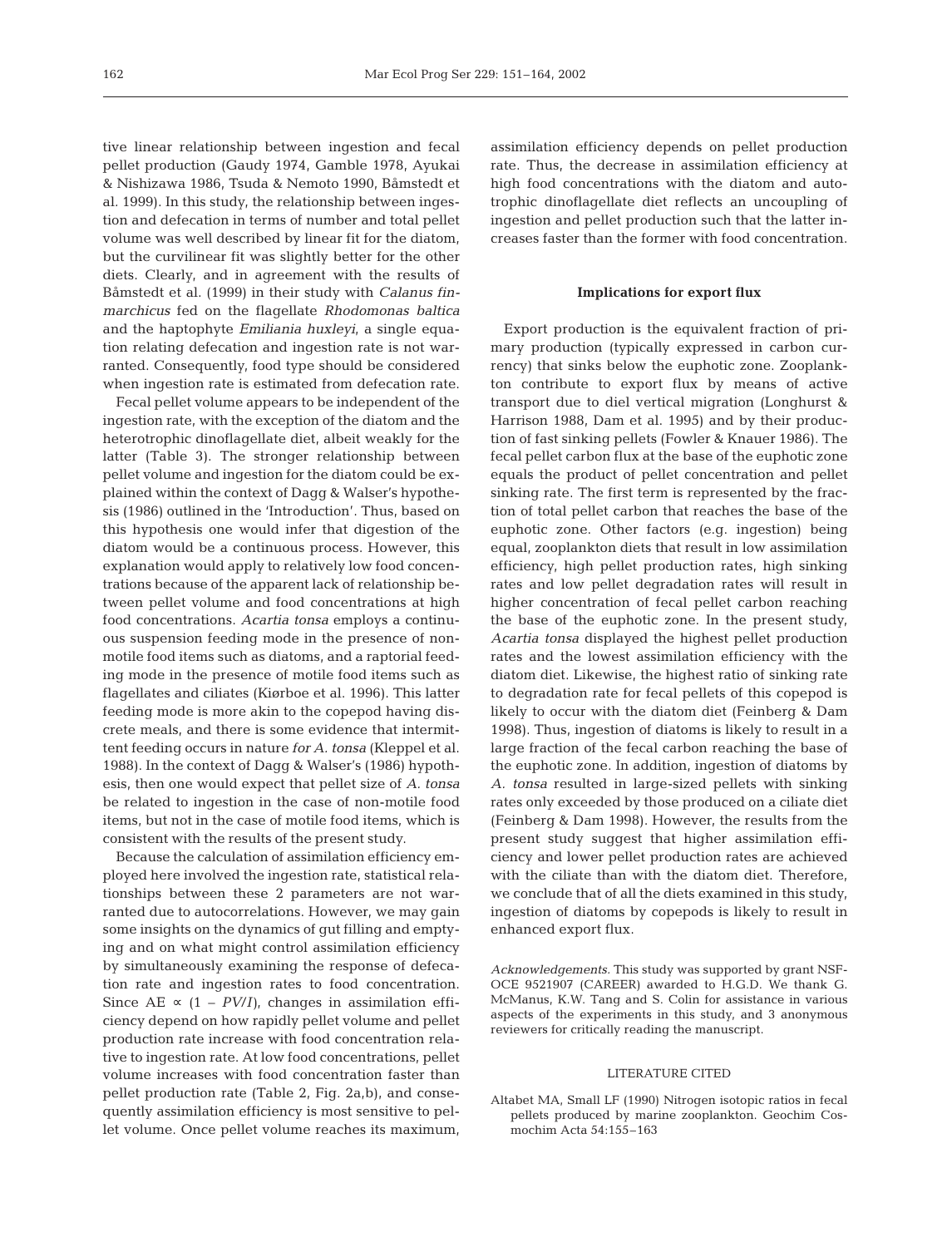- Ayukai T, Nishizawa S (1986) Defecation rate as a possible measure of ingestion rate of *Calanus pacificus pacificus* (Copepoda: Calanoida). Bull Plankton Soc Jpn 33:3–10
- Båmstedt U, Nejstgaard JC, Solberg PT (1999) Utilisation of small-sized food algae by *Calanus finmarchicus* (Copepoda, Calanoida) and the significance of feeding history. Sarsia 84:19–38
- Berggreen U, Hansen B, Kiørboe T (1988) Food size spectra, ingestion and growth of the copepod *Acartia tonsa* during development: implications for determination of copepod production. Mar Biol 99:341–352
- Bienfang PK (1980) Herbivore diet affects fecal pellet settling. Can J Fish Aquat Sci 37:1352–1357
- Butler M, Dam HG (1994) Production rates and characteristics of fecal pellets of the copepod *Acartia tonsa* under simulated phytoplankton bloom conditions: implications for vertical fluxes. Mar Ecol Prog Ser 114:81–91
- Conover RC (1978) Transformation of organic matter. In: Kinne O (ed) Marine ecology, Vol 4. Wiley-Liss Inc, New York, p 221–499
- Corner EDS, Head RN, Kilvington CC (1972) On the nutrition and metabolism of zooplankton VIII. The grazing of Biddulphia cells by *Calanus helgolandicus*. J Mar Biol Assoc UK 52:847–861
- Cowie GL, Hedges JI (1996) Digestion and alteration of the biochemical constituents of a diatom *(Thalassiosira weissflogii)* ingested by a herbivorous zooplankton *(Calanus pacificus)*. Limnol Oceanogr 41:581–594
- Dagg MJ, Walser WE Jr (1986) The effects of food concentration on fecal pellet size in marine copepods. Limnol Oceanogr 31:1066–1071
- Dagg MJ, Walser WE Jr (1987). Ingestion, gut passage, and egestion by the copepod *Neocalanus plumchrus* in the laboratory and in the subarctic Pacific ocean. Limnol Oceanogr 32:178–188
- Dam HG, Peterson WT (1988) The effect of temperature on the gut clearance rate constant of planktonic copepods. J Exp Mar Biol Ecol 123:1–14
- Dam HG, Roman MR, Youngbluth MJ (1995) Downward export of respiratory carbon and dissolved inorganic nitrogen by diel-migrant zooplankton at the JGOFS Bermuda time-series station. Deep-Sea Res I 42:1187–1197
- Deason EE (1980) Grazing of *Acartia hudsonica (A. clausi)* on *Skeletonema costatum* in Narragansett Bay (USA): influence of food concentration and temperature. Mar Biol 60: 101–113
- Dolan JR, Coats DW (1991) A study of feeding in predacious ciliates using prey ciliates labeled with fluorescent microspheres. J Plankton Res 13(3):609–627
- Durbin EG, Durbin AG (1992) Effects of temperature and food abundance on grazing and short term weight change in the marine copepod *Acartia hudsonica*. Limnol Oceanogr 37:361–378
- Feinberg RL, Dam HG (1998) Effects of diet on dimensions, density and sinking rates of fecal pellets of the copepod *Acartia tonsa*. Mar Ecol Prog Ser 175:87–96
- Fowler SW, Knauer GA (1986) Role of large particles in the transport of elements and organic compounds through the oceanic water column. Prog Oceanogr 16:147–194
- Gamble JC (1978) Copepod grazing during a declining spring phytoplankton bloom in the Northern North Sea. Mar Biol 49:303–315
- Gaudy R (1974) Feeding four species of pelagic copepods under experimental conditions. Mar Biol 25:125–141
- Green EP, Harris RP, Duncan A (1992) The production and ingestion of faecal pellets by nauplii of marine calanoid copepods. J Plankton Res 14(12):1631–1643
- Griffin SL (2000) Influence of food type on the production and settling rate of faecal pellets produced by an estuarine copepod. Mar Freshw Res 51(4):371–378
- Guillard RRL (1975) Culture of phytoplankton for feeding invertebrates. In: Smith WL, Chanley MH (eds) Culture of marine invertebrates. Plenum Press, New York, p 29–60
- Hansen B, Fotel FL, Jensen NJ, Madsen SD (1996) Bacteria associated with a marine planktonic copepod in culture. II. Degradation of fecal pellets produced on a diatom, a nanoflagellate or a dinoflagellate diet. J Plankton Res 18: 275–288
- Houde SE, Roman MR (1987) Effects of food quality on the functional ingestion response of the copepod *Acartia tonsa*. Mar Ecol Prog Ser 86:229–238
- Kiørboe T, Møhlenberg F, Nicolajsen H (1982) Ingestion rate and gut clearance in the planktonic copepod *Centropages hamatus* (Lilljeborg) in relation to food concentration and temperature. Ophelia 21:181–194
- Kiørboe T, Møhlenberg F, Hamburger K (1985) Bioenergetics of the planktonic copepod *Acartia tonsa*: relation between feeding, egg production and respiration, and composition of specific dynamic action. Mar Ecol Prog Ser 26:85–97
- Kiørboe T, Saiz E, Viitasalo M (1996) Prey switching behaviour in the planktonic copepod *Acartia tonsa*. Mar Ecol Prog Ser 143:65–75
- Kleppel GS, Pieper RE, Trager GS (1988) Variability in gut content of individual *Acartia tonsa* from waters off southern California. Mar Biol 97:185–190
- Koski M, Breteler WK, Schogt N (1998) Effect of food quality on rate of growth and development of the pelagic copepod *Pseudocalanus elongatus* (Copepoda, Calanoida). Mar Ecol Prog Ser 170:169–187
- Landry MR, Hassett RP, Fagerness V, Downs J, Lorenzen CJ (1984) Effect of food acclimation on assimilation efficiency of *Calanus pacificus*. Limnol Oceanogr 29:361–364
- Lee BG, Fisher NS (1994) Effects of sinking and zooplankton grazing on the release of elements from planktonic debris. Mar Ecol Prog Ser 110:271–281
- Longhurst AR, Harrison WG (1988) Vertical nitrogen flux from the oceanic photic zone by diel migrant zooplankton and nekton. Deep-Sea Res 35:881–889
- Morales C (1987) Carbon and nitrogen content of copepod faecal pellets: effects of food concentration and feeding behaviour. Mar Ecol Prog Ser 36:107–114
- Noji TT (1991) The influence of macrozooplankton on vertical particulate flux. Sarsia 76:1–9
- Paffenhöfer GA (1988) Feeding rates and behavior of zooplankton. Bull Mar Sci 43:430–445
- Paffenhöfer GA, Knowles SC (1979) Ecological implications of fecal pellet size, production and consumption by copepods. J Mar Res 37:35–49
- Parsons TR, Takahashi M, Hargrave B (1984) Biological oceanographic processes, 3rd edn. Pergamon Press, Oxford, p 330
- Reeve MR, Walter MA (1977) Observations on the existence of lower threshold and upper critical food concentrations for the copepod *Acartia tonsa* Dana. J Exp Mar Biol Ecol 29:211–221
- Reinfelder JR, Fisher NS (1991) The assimilation of elements ingested by marine copepods. Science 251:794–796
- Rothhaupt KO (1990) Changes of the functional responses of the rotifers *Brachionus rubens* and *Brachionus calyciflorus* with particle sizes. Limnol Oceanogr 35(1):24–32
- Small LF, Landry MR, Eppley RW, Carlucci AF (1989) Role of plankton in the carbon and nitrogen budgets of Santa Monica Basin, California. Mar Ecol Prog Ser 56:57–74
- Sokal RR, Rohlf FJ (1981) Biometry. The principles and prac-